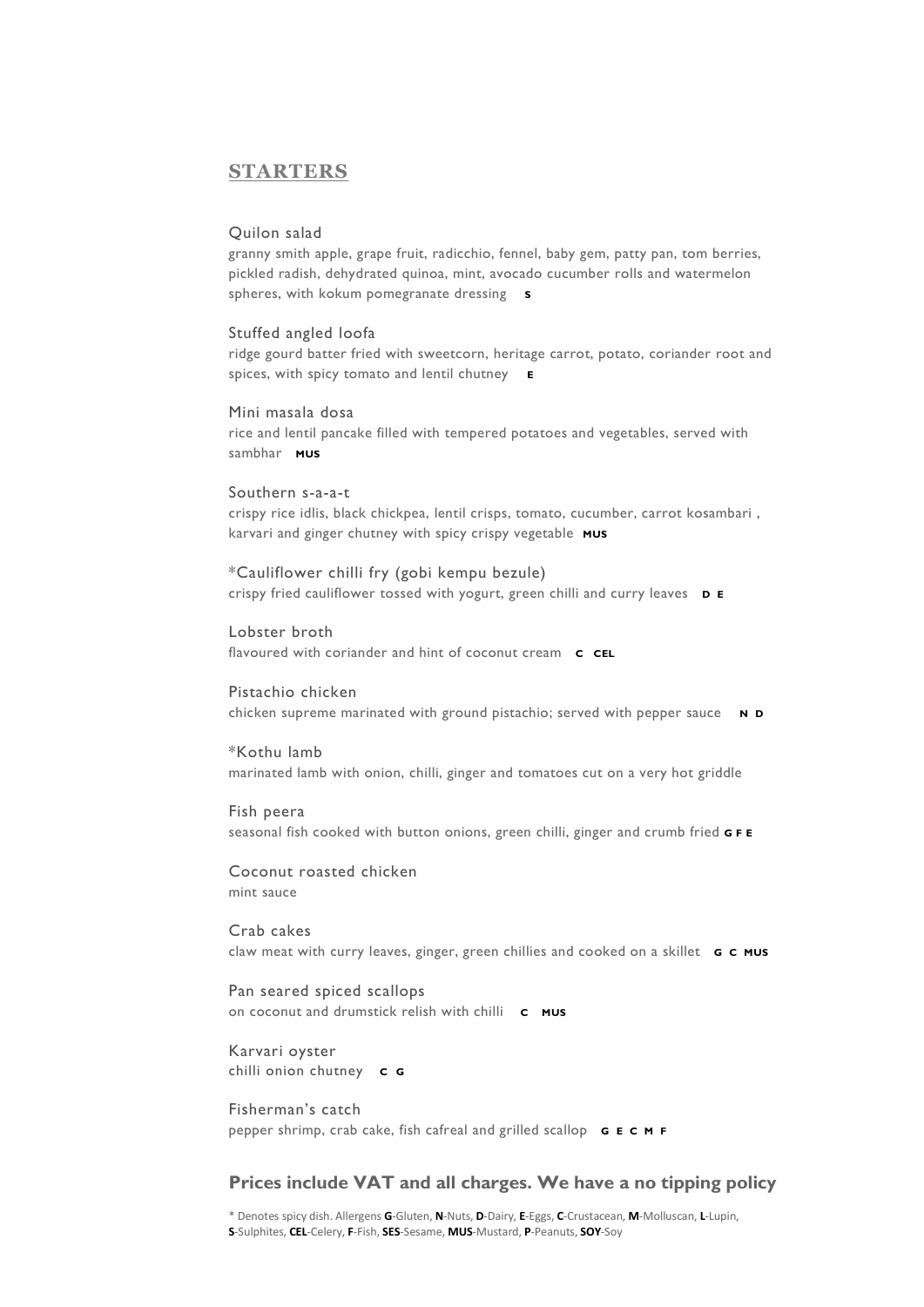## MAIN COURSES

## **SEAFOOD**

Seafood moilee cubes of halibut, prawns and cubes of potato gently poached in a moilee sauce  $C$  F

Baked black cod subtly spiced, chunks of cod baked F

\*Prawn masala prawns marinated and cooked with onion tomato, mustard, curry leaves and coconut masala  $C$  MUS

Lobster butter pepper fresh lobster cooked with butter pepper and garlic c G D

Lemon sole cafreal lemon sole marinated with goan spices and herbs; pan-fried F

Kokum baked chalk stream trout curry leaves sauce F MUS

Quilon fish curry cubes of halibut simmered in coconut, chilli, and raw mango sauce <sup>F</sup>

\*Pink pepper chilli prawn prawn char-grilled with ground pink peppercorn and byadgi chilli c

\*Crispy fried squid with samphire and chilli  $c$   $c$ 

## **LAMB**

Braised lamb shank slow cooked with freshly ground herbs, spices and chillies **D** 

Malabar lamb biryani lamb cooked with traditional malabar spices in a sealed pot, with basmati rice **D** 

Prices include VAT and all charges. We have a no tipping policy

\* Denotes spicy dish. Allergens G-Gluten, N-Nuts, D-Dairy, E-Eggs, C-Crustacean, M-Molluscan, L-Lupin, S-Sulphites, CEL-Celery, F-Fish, SES-Sesame, MUS-Mustard, P-Peanuts, SOY-Soy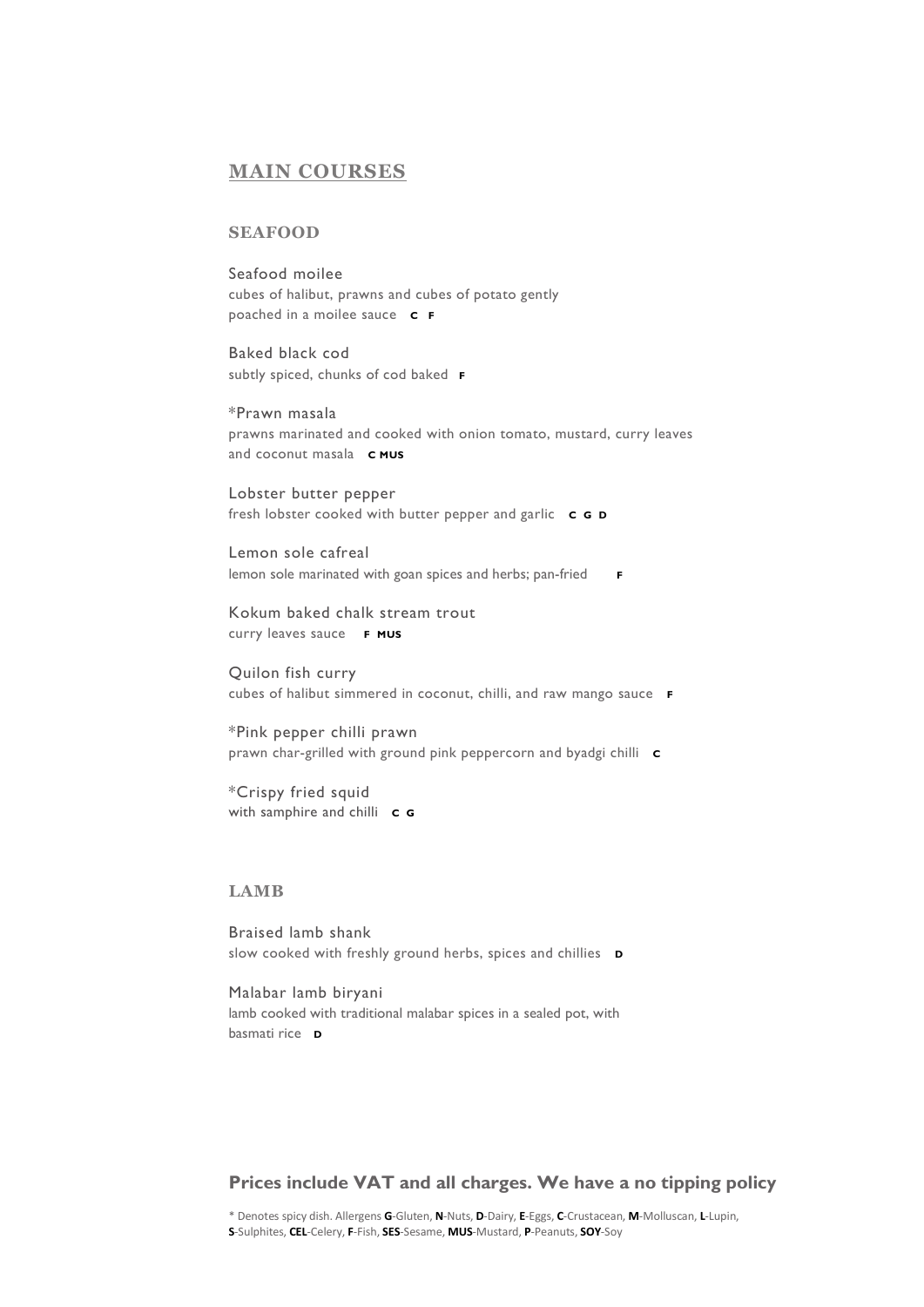## GAME/CHICKEN

Pan-fried english duck breast kasundi coconut cream sauce MUS D

Stuffed quail legs quail mince, chilli, ginger, brown onion and spices, roasted and served with mustard MUS

\*Manglorean chicken (kori gassi) succulent pieces of chicken cooked in finely ground fresh coconut with spices

Venison chilli fry strips of venison fillet tossed with onion, chilli and curry leaves

\*Chicken roast corn fed free range chicken morsels marinated with spices and amaranth leaves and roasted

## VEGETARIAN

Crispy okra thinly sliced okra, batter fried, tossed in onion, tomato and crushed pepper **E** 

Potato cauliflower with sesame and coconut potato and cauliflower florets cooked with onion, tomato and roasted spices ses

Spinach poriyal shredded fresh spinach cooked with mustard seeds and freshly grated coconut MUS

Fresh mixed sprouts, cannelloni and long beans with shallots, curry leaves

\*Two type aubergine baby stuffed aubergine masala/mashed baby aubergine with spices ses

Coconut with asparagus and snow peas sautéed with mustard seeds, curry leaves, green chillies and grated coconut MUS

\*Cottage cheese, soya chunks and coloured peppers cooked with brown onion, tomato, raw mango and spices **D SOY** 

\*Chickpeas masala chickpeas cooked in a special blend of aromatic spices

Mango curry fresh ripe mango cooked along with yoghurt, green chillies and tempered with mustard seeds and curry leaves D MUS

Raw jack fruit pulao **D** 

## Prices include VAT and all charges. We have a no tipping policy

\* Denotes spicy dish. Allergens G-Gluten, N-Nuts, D-Dairy, E-Eggs, C-Crustacean, M-Molluscan, L-Lupin, S-Sulphites, CEL-Celery, F-Fish, SES-Sesame, MUS-Mustard, P-Peanuts, SOY-Soy